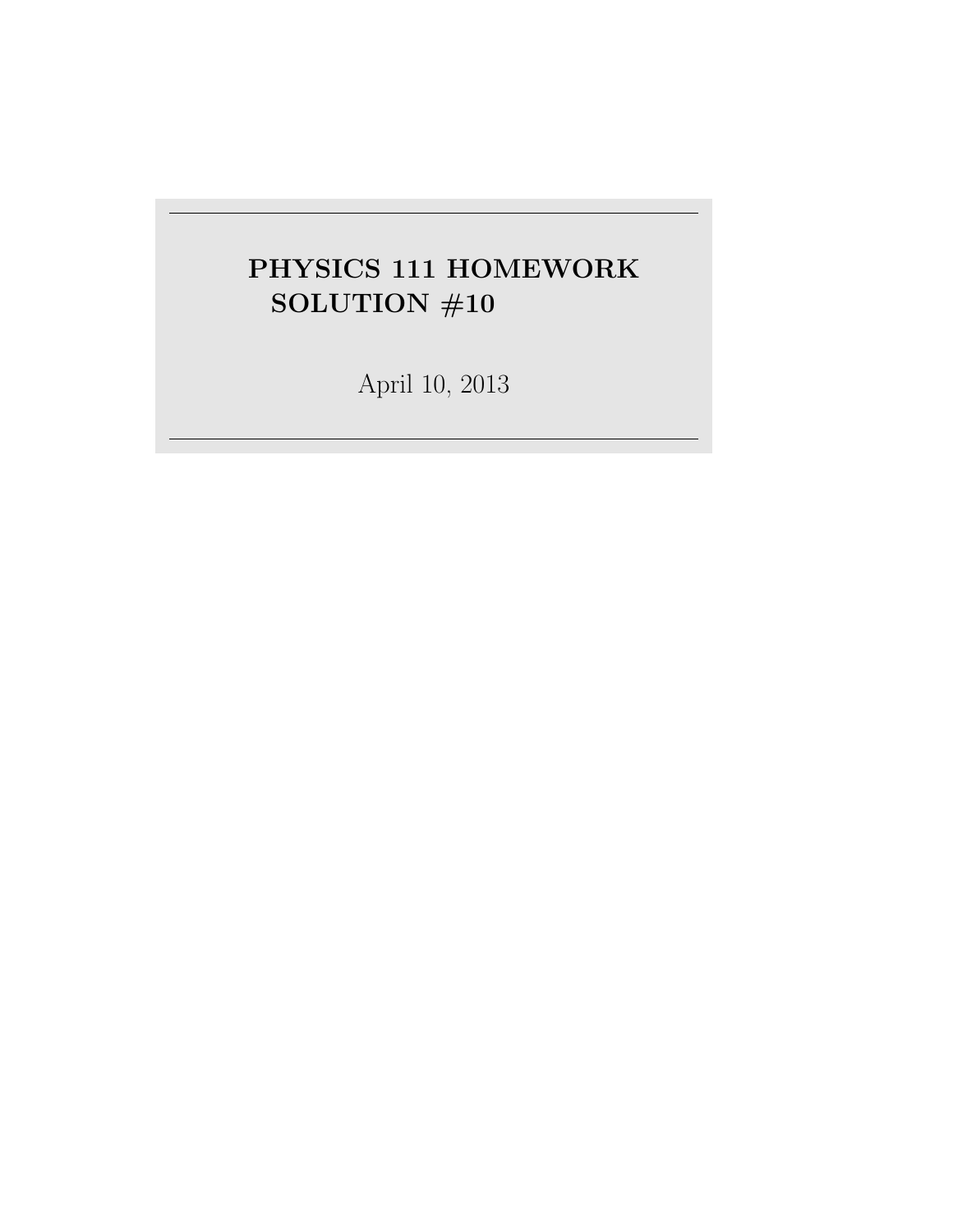Given  $\vec{M} = 4\vec{i} + \vec{j} - 3\vec{k}$  and  $\vec{N} = \vec{i} - 2\vec{j} - 5\vec{k}$ , calculate the vector product  $\vec{M} \times \vec{N}$ .

By simply following the rules of the cross product:

$$
\vec{i} \times \vec{i} = \vec{j} \times \vec{j} = \vec{k} \times \vec{k} = \vec{0}
$$
  

$$
\vec{i} \times \vec{j} = \vec{k} = -\vec{j} \times \vec{i}
$$
  

$$
\vec{j} \times \vec{k} = \vec{i} = -\vec{k} \times \vec{j}
$$
  

$$
\vec{k} \times \vec{i} = \vec{j} = -\vec{i} \times \vec{k}
$$
  

$$
\vec{M} \times \vec{N} = (4\vec{i} + \vec{j} - 3\vec{k}) \times (\vec{i} - 2\vec{j} - 5\vec{k})
$$
  

$$
= -8\vec{k} + 20\vec{j} - \vec{k} - 5\vec{i} - 3\vec{j} - 6\vec{i}
$$
  

$$
= -11\vec{i} + 17\vec{j} - 9\vec{k}
$$



Calculate the net torque (magnitude and direction) on the beam in the figure below about the following axes.

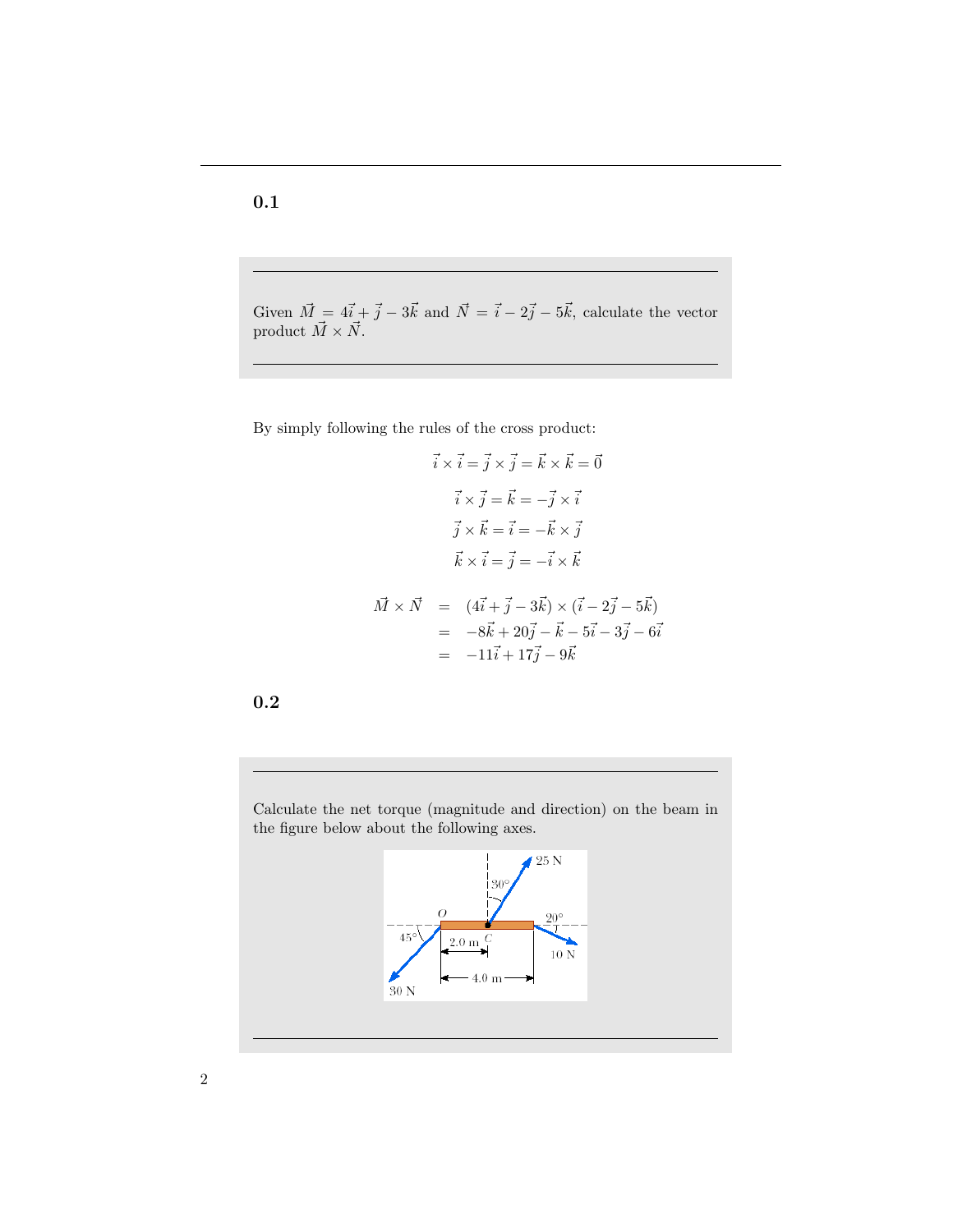We will choose clockwise as our positive direction and apply the formula for a torque:

$$
\vec{\tau}_{net} = \sum \vec{F_i} \times \vec{r_i}
$$

$$
\tau_{net} = \sum F_i r_i \sin \theta_i
$$

#### a) About the O-axis:

$$
\tau_{net} = -25 \times 2 \times \sin 60 + 10 \times 4 \times \sin 20 + 0
$$
  
= -29.6 N.m

This net torque is counterclockwise

#### b) About the C-axis:

 $\tau_{net} \quad = \quad 0 + 10 \times 2 \times \sin 20 - 30 \times 2 \times \sin 45$  $= -35.6$  N.m

This net torque is again counterclockwise

#### 0.3

A light, rigid rod of length  $l = 1.00$  m joins two particles, with masses  $m_1 = 4.00$  kg and  $m_2 = 3.00$  kg, at its ends. The combination rotates in the xy plane about a pivot through the center of the rod (see figure below). Determine the angular momentum of the system about the origin when the speed of each particle is 2.00 m/s.

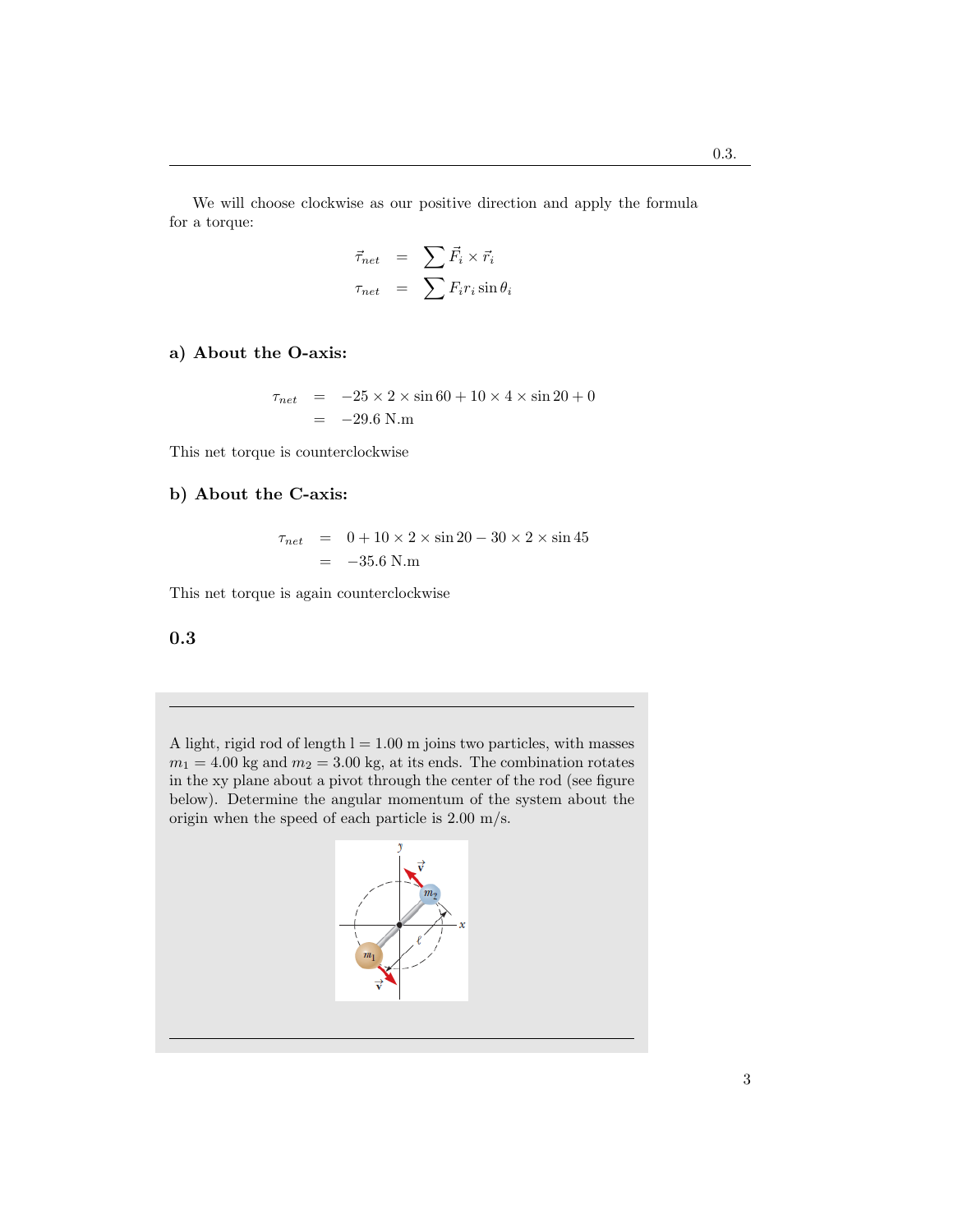Angular momentum of the system :

$$
\vec{L} = \vec{r} \times \vec{P}
$$
\n
$$
= \vec{r} \times m\vec{v}
$$
\n
$$
= \frac{l}{2}(m_1 + m_2)v \ \vec{z}
$$
\n
$$
= \frac{1}{2} \times (4+3) \times 2 \ \vec{z}
$$
\n
$$
= 7\vec{z} \text{ Kg.m}^2/\text{s}
$$

Angular momentum is on the  $\vec{z}$  direction.

N.B. The right hand rule is of great help to visualize the torque (and any cross product) direction. In this case  $\vec{r}$  and  $\vec{v}$  are in the plane of the figure, the torque cross product must be oriented perpendicular to the plane.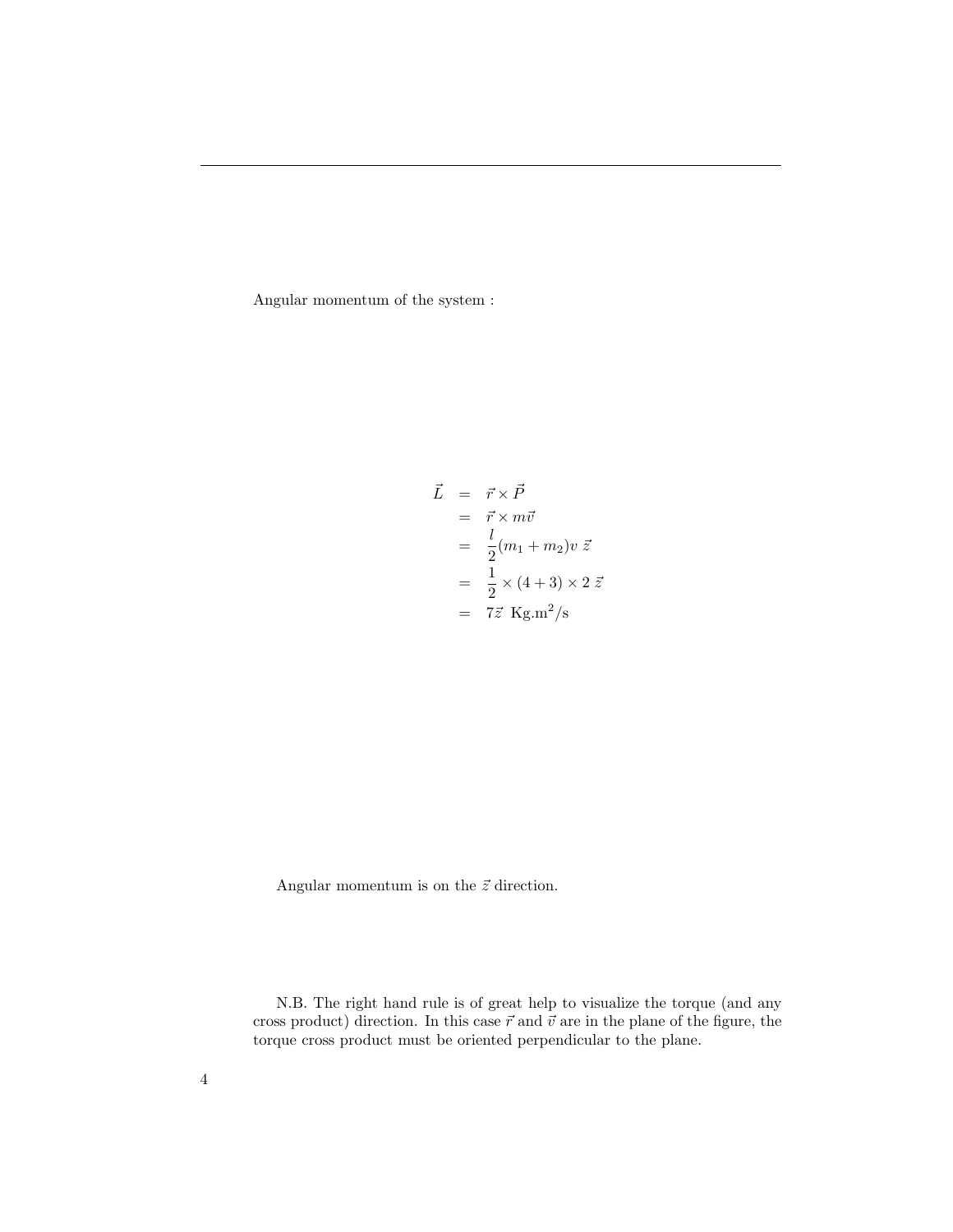0.4

A counterweight of mass  $m = 4.40$  kg is attached to a light cord that is wound around a pulley as shown in the figure below. The pulley is a thin hoop of radius  $R = 9.00$  cm and mass  $M = 2.50$  kg. The spokes have negligible mass.



- a) What is the net torque on the system about the axle of the pulley?
- b) When the counterweight has a speed v, the pulley has an angular speed  $= v/R$ . Determine the magnitude of the total angular momentum of the system about the axle of the pulley.
- Using your result from (b) and  $\vec{\tau} = \frac{d\vec{L}}{dt}$ , calculate the acceleration of the counterweight. (Enter the magnitude of the acceleration.)

a)

The system about the axle of the pulley is under the torque applied by the cord. At rest, the tension in the cord is balanced by the counterweight  $T = mg$ . If we choose the rotation axle towards a certain  $\vec{z}$ , we should have: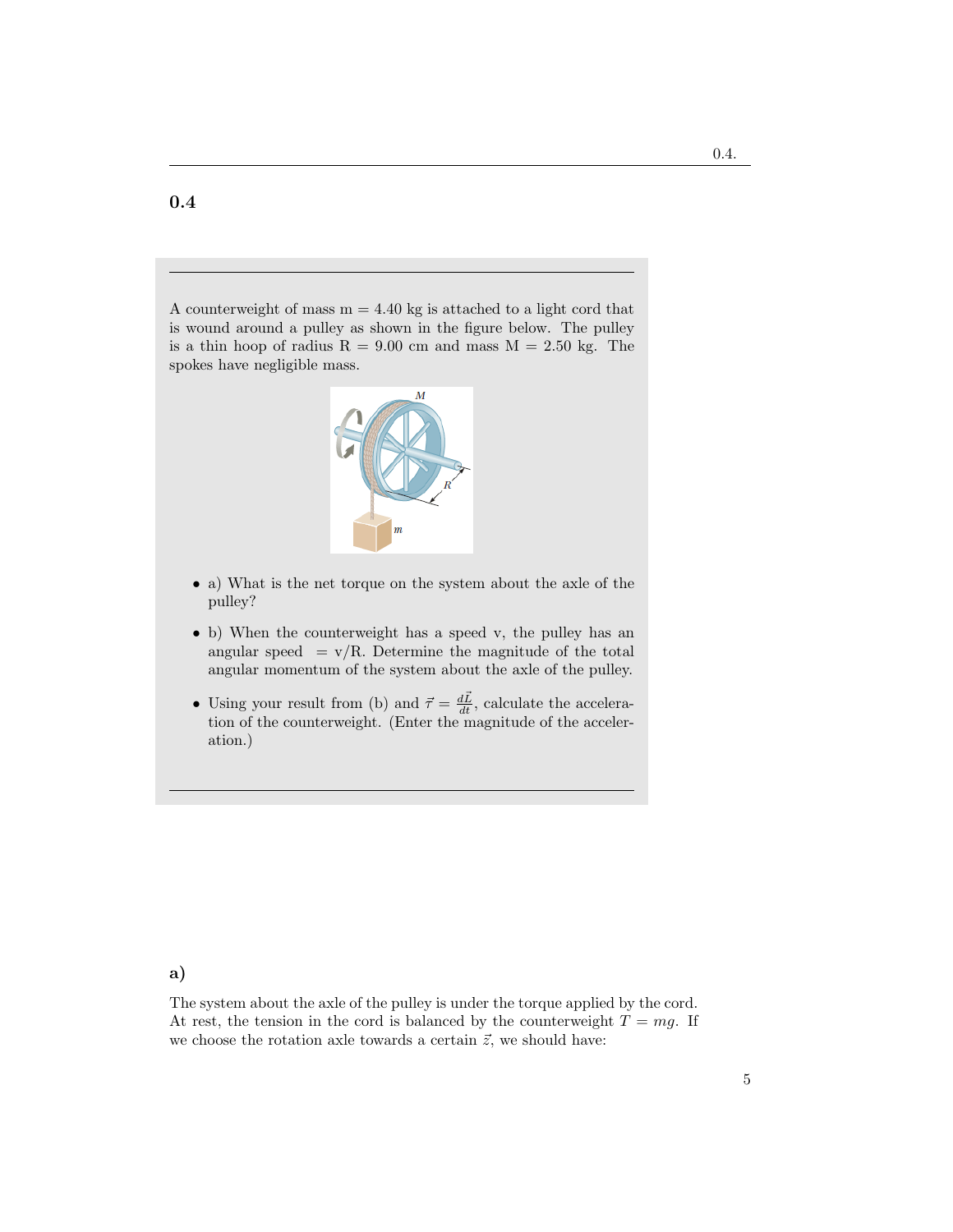$$
\vec{\tau}_{net} = \vec{R} \times \vec{T}
$$
  
=  $Rmg\vec{z}$   
=  $0.09 \times 4.40 \times 9.8\vec{z}$   
=  $3.88 \vec{z}$ 

The net torque has a magnitude of  $\tau = 3.88$ N.m and its direction is along the rotation axis towards the right in the figure.

# b)

Taking into account rotation of the pulley and translation of the counterweight , the total angular momentum of the system is:

$$
\vec{L} = \vec{R} \times m\vec{v} + I\vec{\omega}
$$
\n
$$
L = mRv + MR\frac{v}{R}
$$
\n
$$
= (m + M)Rv
$$
\n
$$
= (4.40 + 2.50) \times 0.09
$$
\n
$$
= 0.621 \text{ Kg.m}
$$

c)

$$
\tau = \frac{dL}{dt}
$$
  
\n
$$
mgR = (M+m)R\frac{dv}{dt}
$$
  
\n
$$
a = \frac{mg}{m+M}
$$
  
\n
$$
a = \frac{4.40 \times 9.8}{6.90}
$$
  
\n
$$
= 6.25 \text{ m/s}^2
$$

6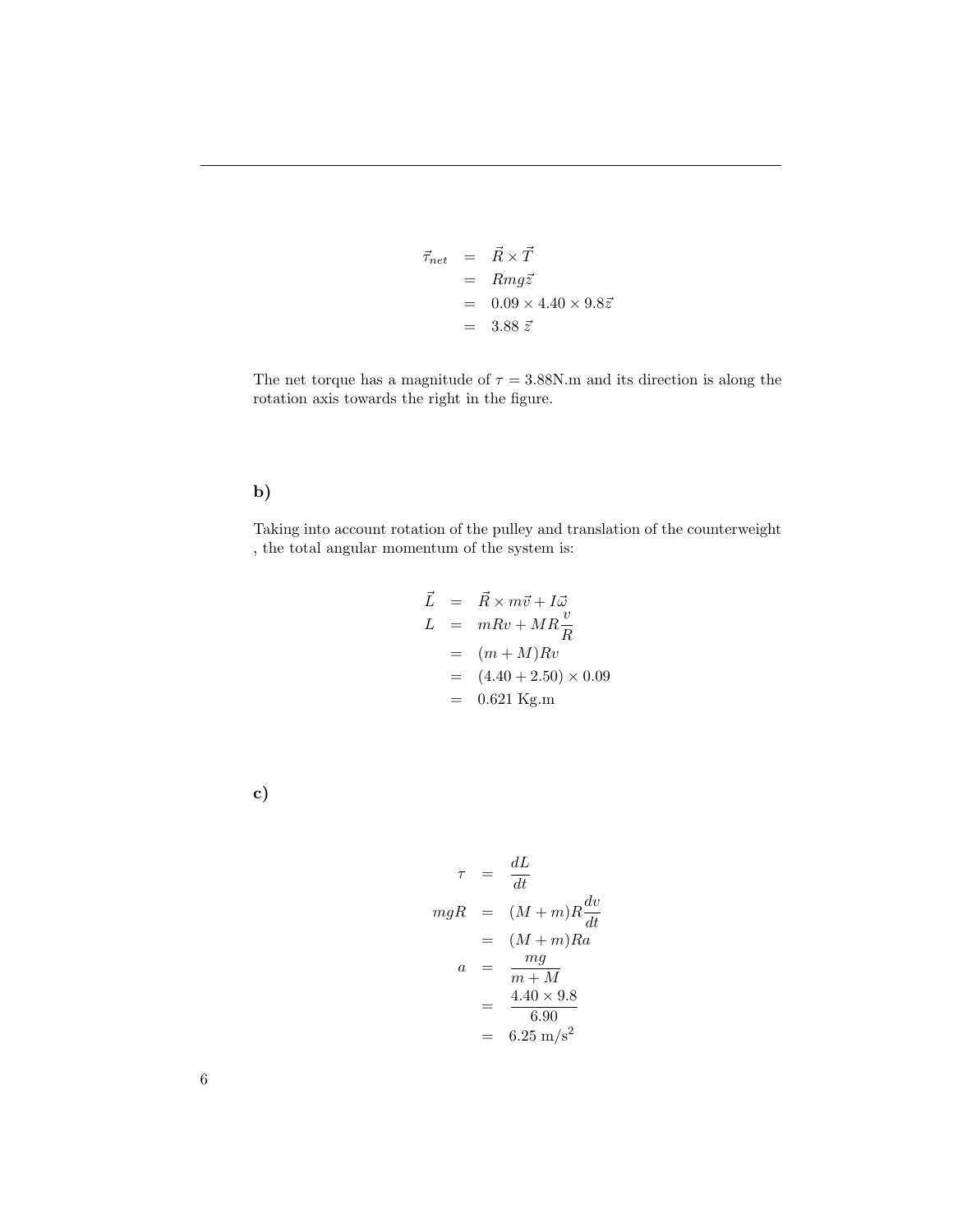0.5

A uniform solid disk of mass  $m = 2.94$  kg and radius  $r = 0.200$ m rotates about a fixed axis perpendicular to its face with angular frequency 6.02 rad/s.

- a)Calculate the magnitude of the angular momentum of the disk when the axis of rotation passes through its center of mass.
- b)What is the magnitude of the angular momentum when the axis of rotation passes through a point midway between the center and the rim?

a)

$$
\vec{L} = I\vec{\omega}
$$
\n
$$
L = \frac{1}{2}mr^2\omega
$$
\n
$$
= \frac{1}{2} \times 2.94 \times 0.2^2 \times 6.02
$$
\n
$$
= 0.354 \text{ Kg.m}^2/\text{s}
$$

b)

If the rotation axis is shifted to a point midway the center and the rim, the moment of inertia will change from  $\frac{1}{2}mr^2$  to  $\frac{1}{2}mr^2 + m(\frac{r}{2})^2 = \frac{3}{4}mr^2$ . The angular momentum will change to:

$$
L = \frac{3}{4}mr^2\omega
$$
  
=  $\frac{3}{4} \times 2.94 \times 0.2^2 \times 6.02$   
= 0.531 Kg.m<sup>2</sup>/s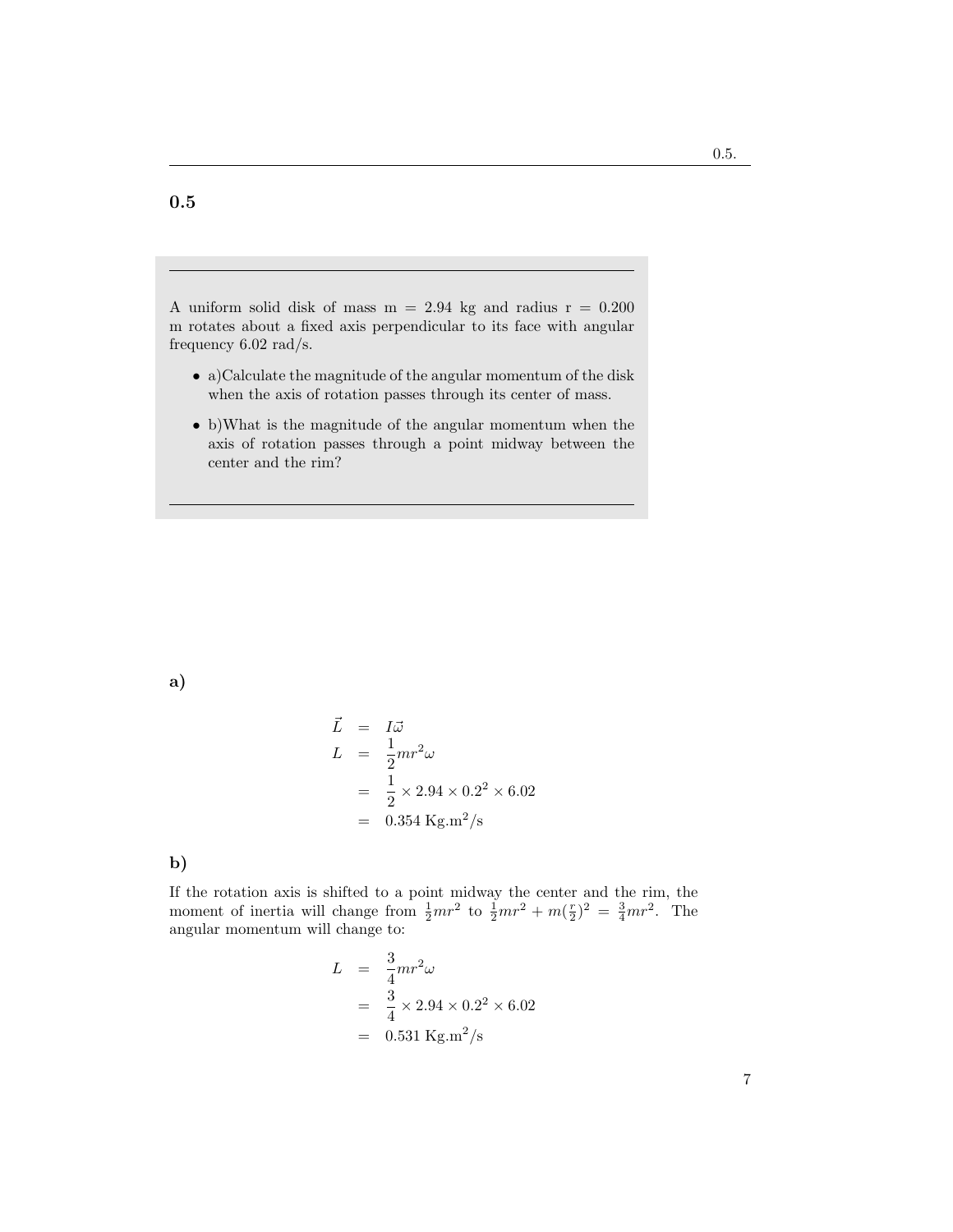Model the Earth as a uniform sphere. Calculate the angular momentum of the Earth due to its spinning motion about its axis.

- a)Calculate the angular momentum of the Earth due to its spinning motion about its axis.
- b) Calculate the angular momentum of the Earth due to its orbital motion about the Sun.
- c) Explain why the answer in part (b) is larger than that in part (a) even though it takes significantly longer for the Earth to go once around the Sun than to rotate once about its axis.

# a)

Earth as a solid sphere will have a moment of inertia of  $\frac{2}{5}MR^2$ , it's mean radius R is about 6378 Km, with a mass M of  $5.9736 \times 10^{24}$ Kg, While spinning it makes a whole revolution in 24 hours. Angular momentum due to spinning is thus,

$$
L = I\omega
$$
  
=  $\frac{2}{5}MR^2\omega$   
=  $\frac{2}{5} \times 5.9736 \times 10^{24} \times 6378000^2 \frac{2\Pi}{24 \times 3600}$   
=  $7.07 \times 10^{33} \text{ kg.m}^2/\text{s}$ 

Spinning is about the north celestial pole.

#### b)

For the motion about the sun, the moment of inertia will shift from  $\frac{2}{5}MR^2$ to  $\frac{2}{5}MR^2 + Md^2$ , where d is the distance from earth to the sun averaging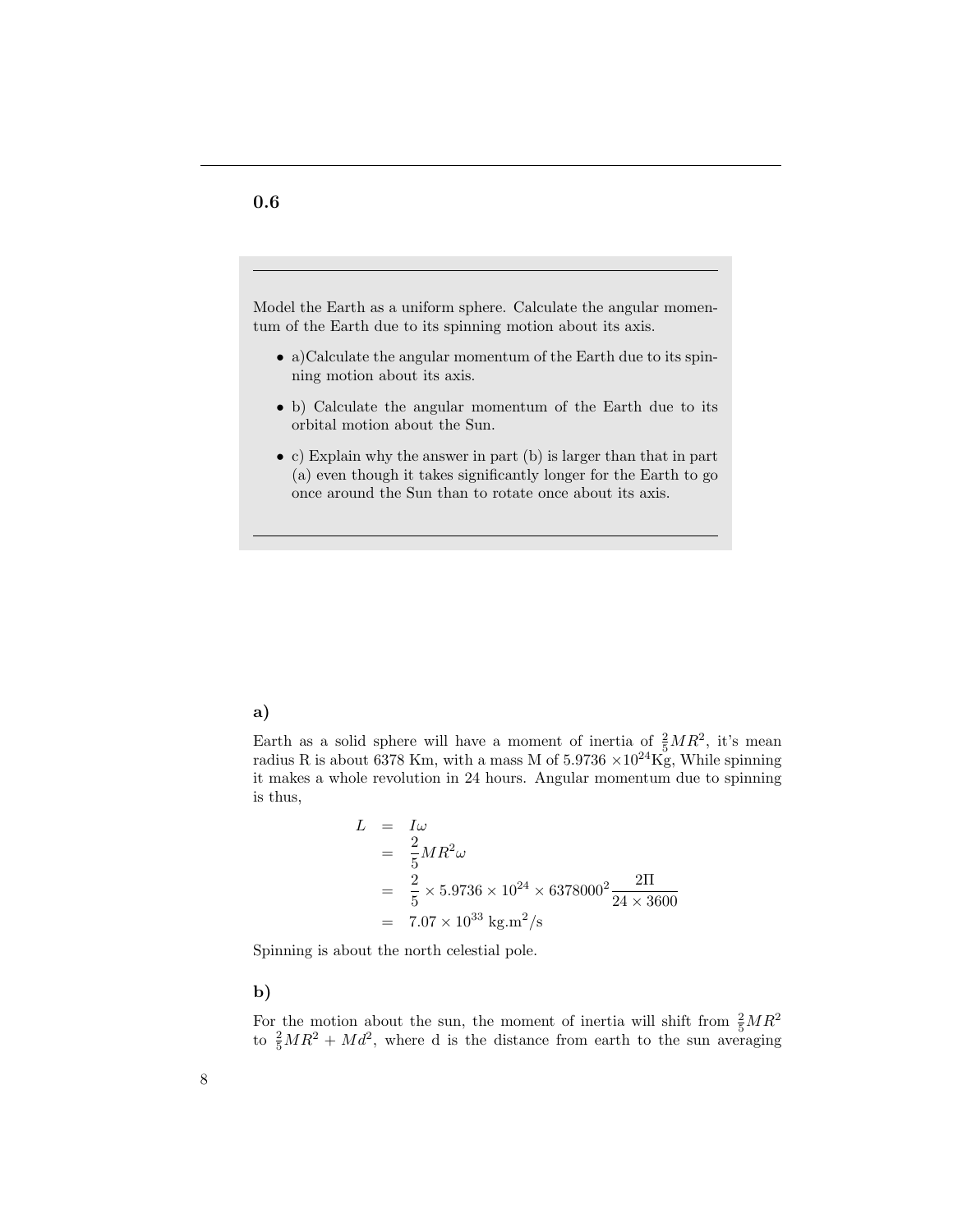$149.60 \times 10^9$  m, completing its revolution within 365 days.

$$
L = I\omega
$$
  
=  $(\frac{2}{5}R^2 + d^2)M\omega$   
=  $(\frac{2}{5} \times 6378^2 \times 10^6 + 149.60^2 \times 10^{18}) \times 5.9736 \times 10^{24} \frac{2\Pi}{365 \times 24 \times 3600}$   
=  $2.66 \times 10^{40} \text{ kg.m}^2/\text{s}$ 

The direction of this orbital motion is towards the north ecliptic pole.

c)

The periods differ only by a factor of 365 (365 days for orbital motion to 1 day for rotation). Because of the huge distance from the Earth to the Sun, however, the moment of inertia of the Earth around the Sun is six orders of magnitude larger than that of the Earth about its axis.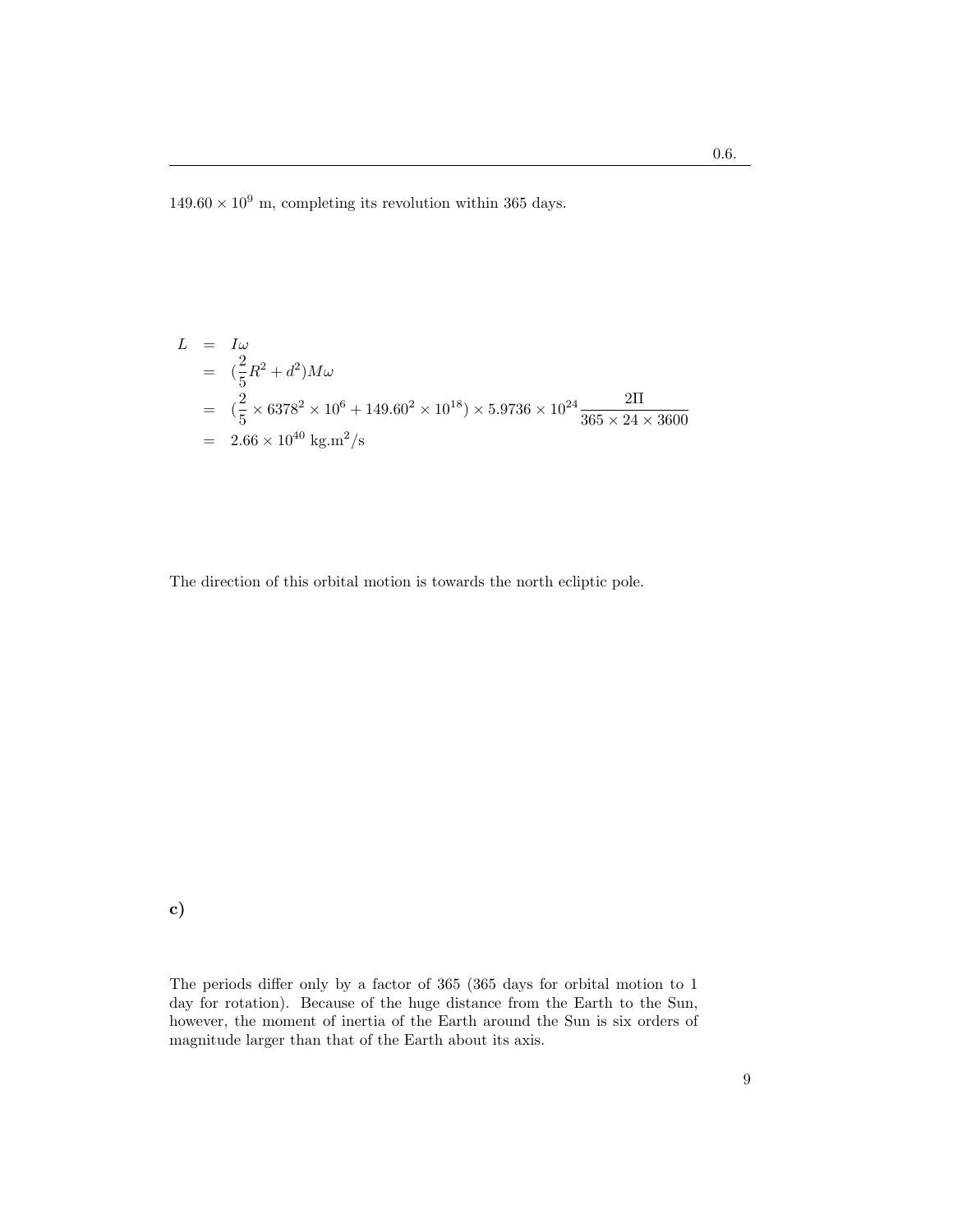A space station is constructed in the shape of a hollow ring of mass  $5.35 \times 10^4$  kg. Members of the crew walk on a deck formed by the inner surface of the outer cylindrical wall of the ring, with radius 130 m. At rest when constructed, the ring is set rotating about its axis so that the people inside experience an effective free-fall acceleration equal to g. (See figure below.) The rotation is achieved by firing two small rockets attached tangentially to opposite points on the rim of the ring.



- a)What angular momentum does the space station acquire?
- b) For what time interval must the rockets be fired if each exerts a thrust of 110 N?

#### a)

We need the passengers to experience a free-fall acceleration equal to g i-e.  $a = \frac{v^2}{r} = r\omega^2 = g$  is the acceleration. The angular momentum that the space station acquires is then:

$$
L \quad = \quad I \omega
$$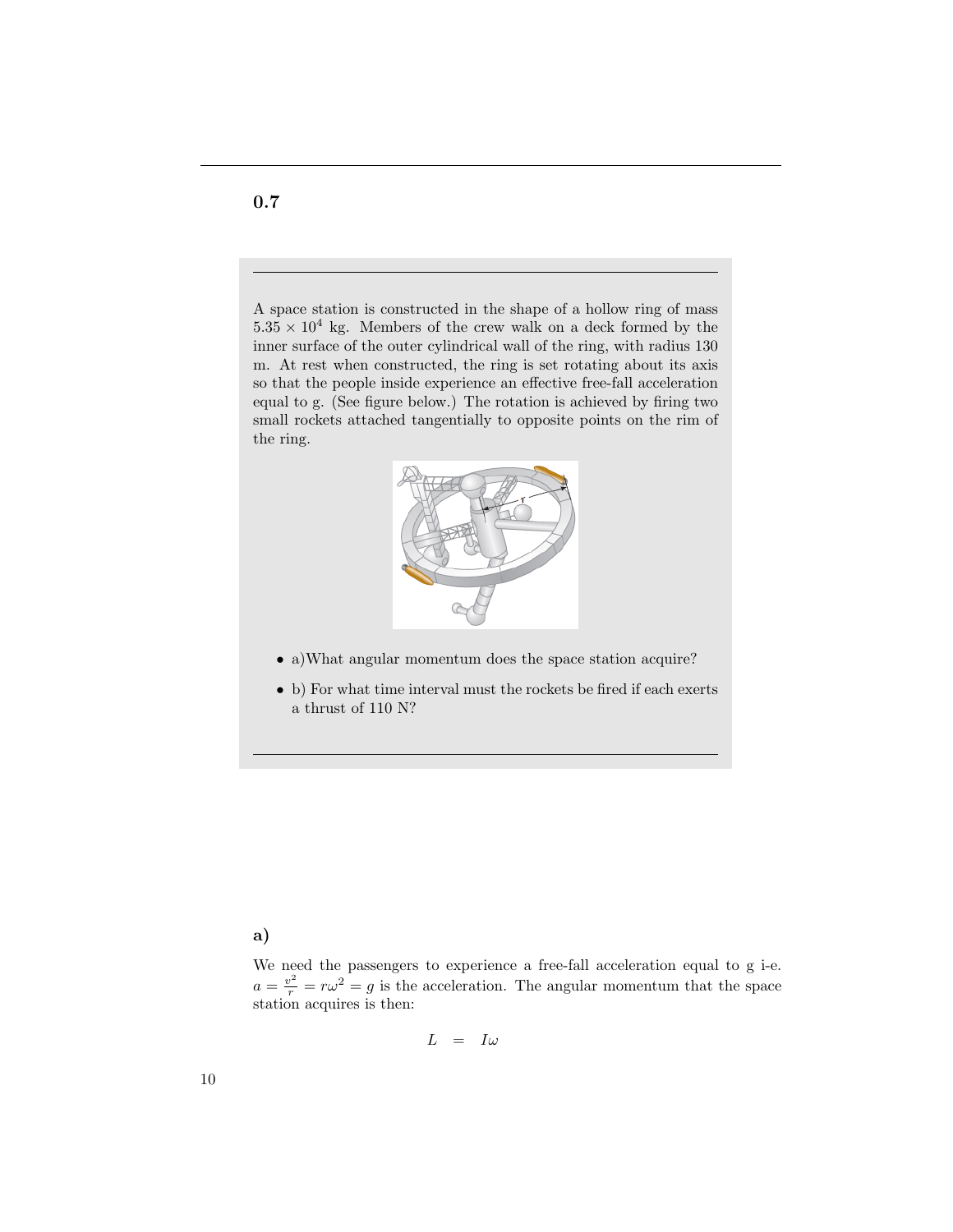$$
= mr2 \sqrt{\frac{g}{r}}
$$
  

$$
= m \sqrt{gr2}
$$
  

$$
= 5.35 \times 104 \sqrt{\frac{9.81}{130}}
$$
  

$$
= 2.48 \times 108 \text{ kg.m}2/\text{s}
$$

b)

If the two rockets supply a thrust of F=110 N each, we can write Newton  $2^{nd}$ law as follows:

$$
2Fr = I\alpha
$$
  
=  $mr^2\alpha$   
 $\alpha = \frac{2F}{mr}$ 

The average time interval is then calculated from  $\alpha$  and  $\omega = \sqrt{\frac{g}{r}}$ :

$$
t = \frac{\omega}{\alpha}
$$
  
= 
$$
\frac{mr}{2F} \sqrt{\frac{g}{r}}
$$
  
= 
$$
\frac{m\sqrt{rg}}{2F}
$$
  
= 8680 s

0.8

A playground merry-go-round of radius  $R = 1.60$  m has a moment of inertia I = 255 kg  $m^2$  and is rotating at 9.0 rev/min about a frictionless vertical axle. Facing the axle, a 22.0-kg child hops onto the merry-go-round and manages to sit down on the edge. What is the new angular speed of the merry-go-round?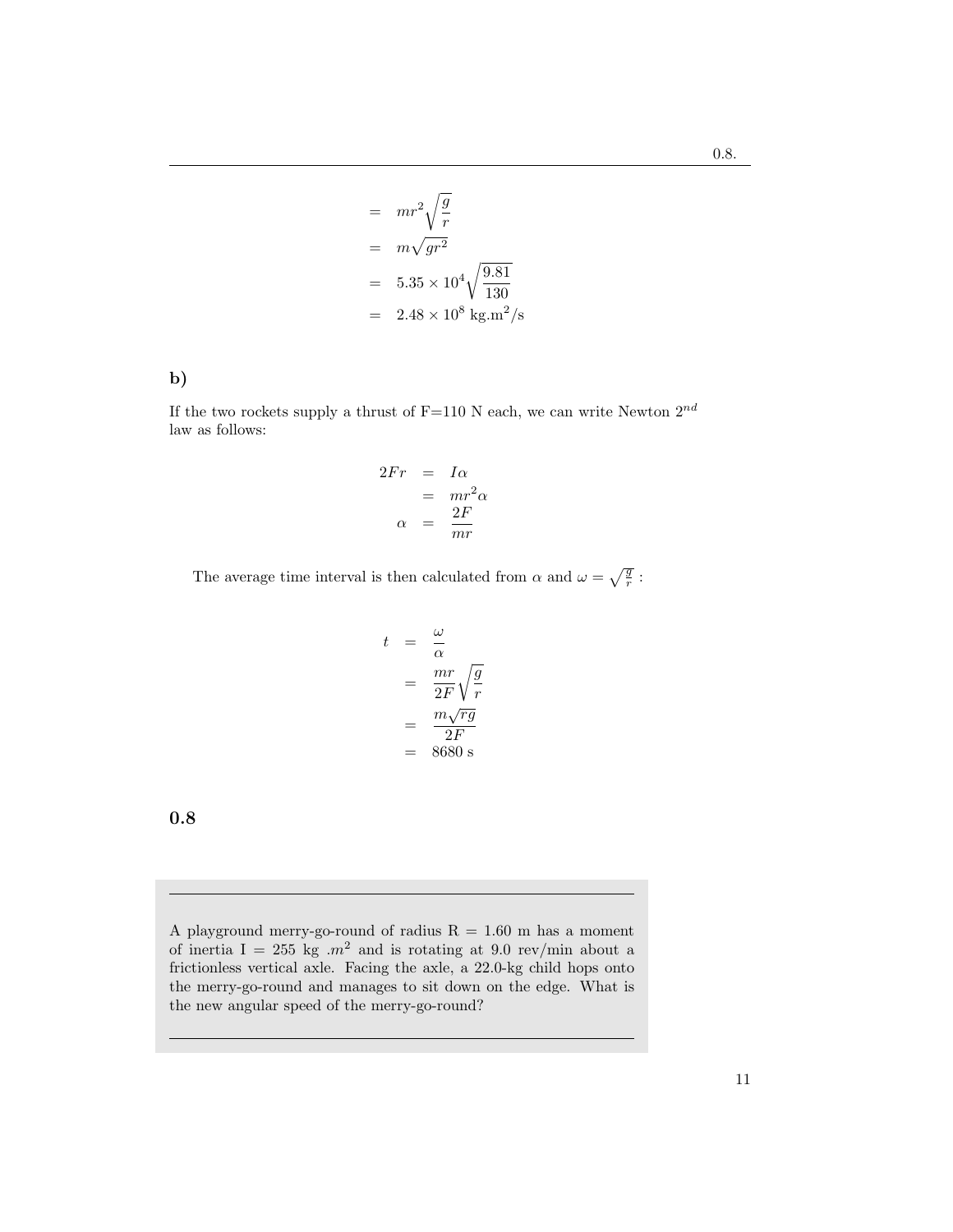Without the child the merry-go-round has a moment of inertia  $I$  which will change to  $I' = I + mr^2$  when the child hops onto the edge. However, the moment of inertia should be conserved.

$$
L' = L
$$
  
\n
$$
I'\omega' = I\omega
$$
  
\n
$$
\omega' = \frac{I}{I'}\omega
$$
  
\n
$$
= \frac{255}{255 + 22 \times 1.60^2} \times 9
$$
  
\n
$$
= 7.37 \text{ rev/s}
$$

0.9

A uniform cylindrical turntable of radius 1.80 m and mass 26.1 kg rotates counterclockwise in a horizontal plane with an initial angular speed of  $4\pi$  rad/s. The fixed turntable bearing is frictionless. A lump of clay of mass 2.39 kg and negligible size is dropped onto the turntable from a small distance above it and immediately sticks to the turntable at a point 1.70 m to the east of the axis.

- a) Find the final angular speed of the clay and turntable.
- b) Is mechanical energy of the turntable-clay system constant in this process? What, if any, is the change in internal energy?
- c) Is momentum of the system constant in this process? What, if any, is the amount of impulse imparted by the bearing?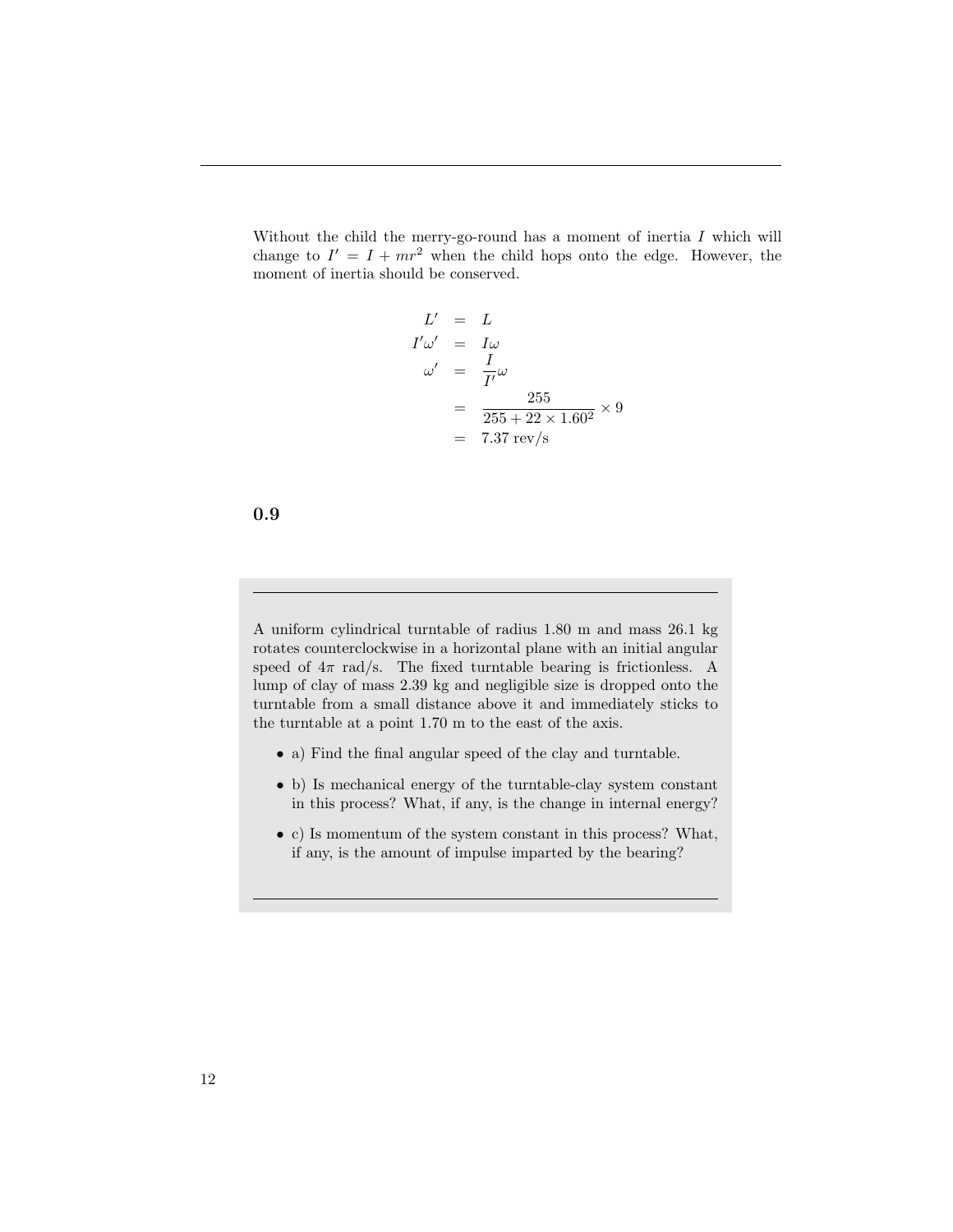## a)

The lump of clay of negligible size will only change the moment of inertia by a shift of  $mr^2$ , the angular momentum will be conserved in this inelastic process:

$$
L = L'
$$
  
\n
$$
I\omega = I'\omega'
$$
  
\n
$$
\frac{MR^2}{2}\omega = (\frac{MR^2}{2} + mr^2)\omega'
$$
  
\n
$$
\omega' = \frac{MR^2/2}{MR^2/2 + mr^2}
$$
  
\n
$$
= \frac{1}{1 + \frac{2m}{M} \frac{r^2}{R^2}}
$$
  
\n
$$
= \frac{1}{1 + \frac{2 \times 2.39}{26.1} \frac{1.70^2}{1.80^2}}
$$
  
\n
$$
= 10.80 \text{ rad/s}
$$

Its direction is counterclockwise

#### b)

The inelastic colliding and sticking of the lump of clay will not allow mechanical energy conservation. And there will be a loss in internal energy. This loss can be calculated by taking the difference in kinetic energy: Let's calculate the moments of inertia first:

$$
I = \frac{MR^2}{2} = 42.28 \text{ kg.M}^2
$$
  
\n
$$
I' = I + mr^2 = 42.28 + 2.39 \times 1.70^2 = 49.18 \text{ kg.m}^2
$$
  
\n
$$
\Delta Ki = \frac{1}{2}I'\omega'^2 - \frac{1}{2}I\omega^2
$$
  
\n
$$
= \frac{1}{2}(49.18 \times 10.80^2 - 42.28 \times (16\pi^2))
$$
  
\n
$$
= -469.8 \text{ J}
$$

c)

The linear momentum of the system is not conserved and the impulse imparted by the bearing is just the change in linear momentum which corresponds to the momentum gained by the lump of clay as it sticks to the rotating turntable:

$$
Impulse = mv'
$$
  
=  $mr\omega'$   
=  $2.39 \times 1.70 \times 10.80$   
=  $43.9 \text{ kg.m/s}$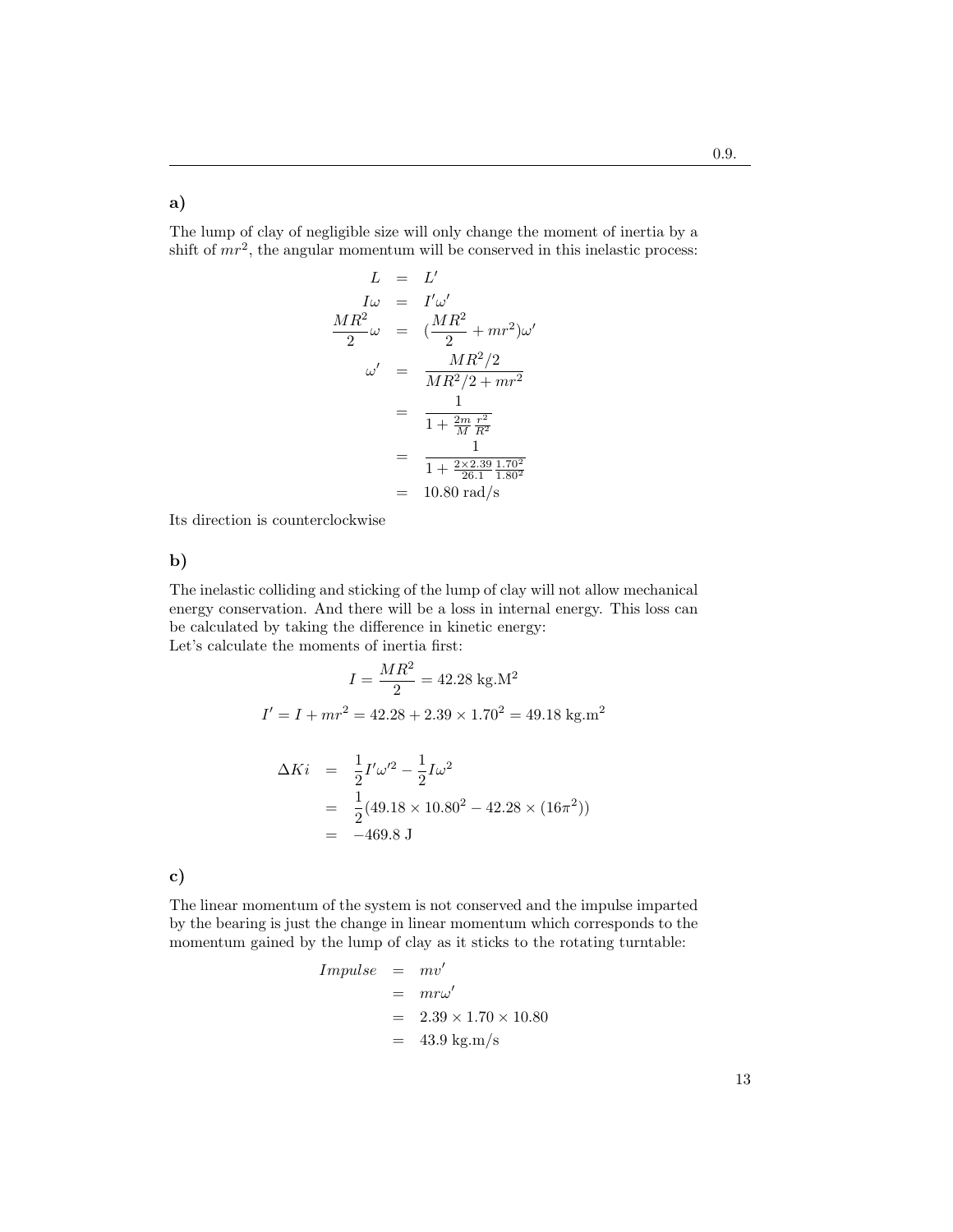Once it sticks on the east side of the turntable, the rotation is being counterclockwise, the bearing will take direction towards north.

## 0.10

A student sits on a freely rotating stool holding two dumbbells, each of mass 3.02 kg (see figure below). When his arms are extended horizontally (figure a), the dumbbells are 0.99 m from the axis of rotation and the student rotates with an angular speed of 0.749 rad/s. The moment of inertia of the student plus stool is 2.61 kg  $m^2$  and is assumed to be constant. The student pulls the dumbbells inward horizontally to a position 0.296 m from the rotation axis (figure b).

- a)Find the new angular speed of the student.
- b) Find the kinetic energy of the rotating system before and after he pulls the dumbbells inward.

#### a)

Let's first calculate the moments of inertia.

• First position:

$$
I_i = I + 2mr_i^2 \tag{1}
$$

$$
= 2.61 + 2 \times 3.02 \times 0.99^2 \tag{2}
$$

$$
= 8.53 \text{ kg.m}^2 \tag{3}
$$

• Second position

$$
I_f = I + 2mr_f^2 \tag{4}
$$

$$
= 2.61 + 2 \times 3.02 \times 0.296^2 \tag{5}
$$

$$
= 3.14 \text{ kg.m}^2 \tag{6}
$$